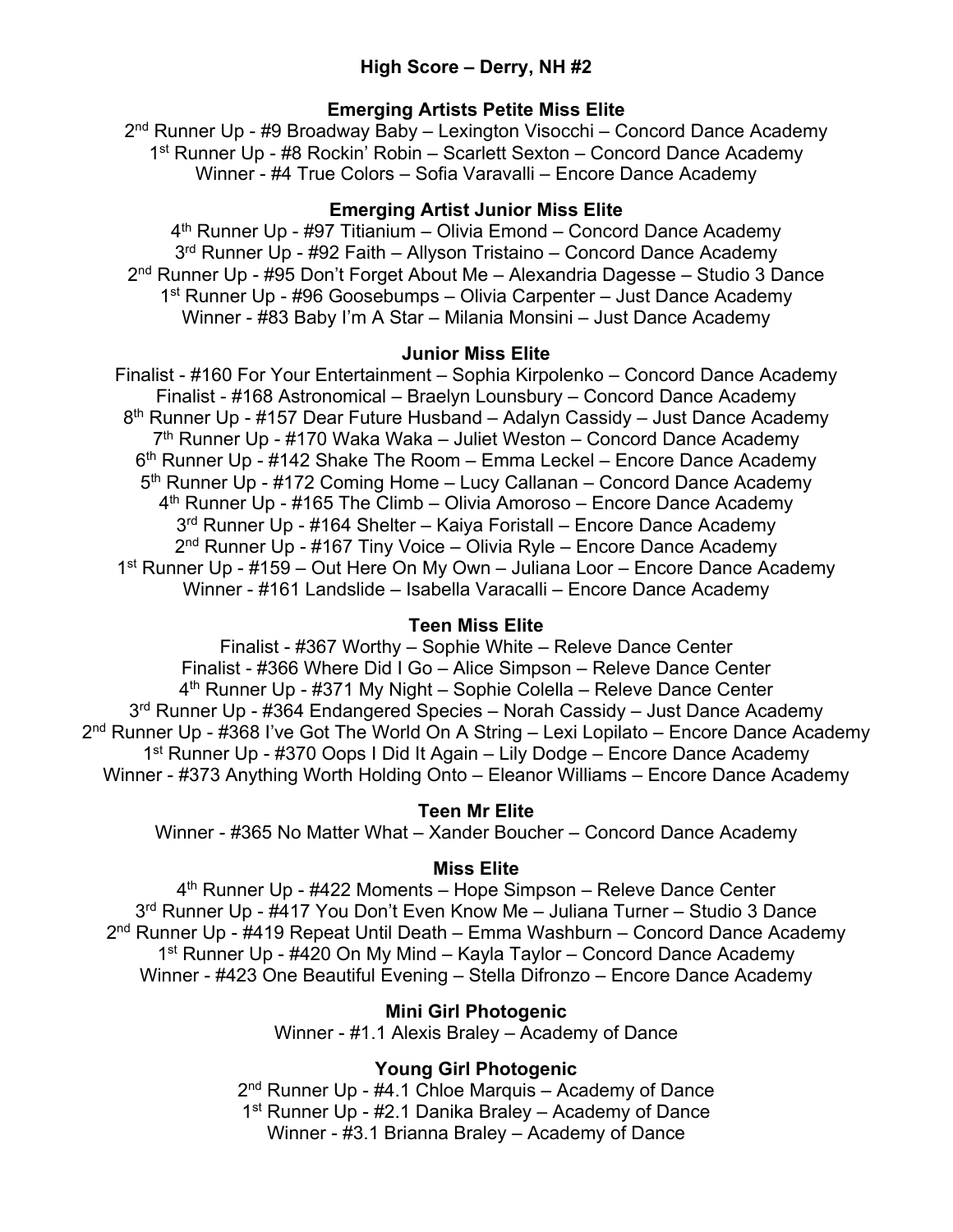# **Teen Girl Photogenic**

Winner - #217.1 Alicia Burr – Academy of Dance

### **Senior Girl Photogenic**

Winner - #216.1 Maddy Stevens – Academy of Dance

### **Mini Recreational Solo**

 $2<sup>nd</sup>$  Place - #36 Who I Am – Charlotte Lane – Miss Karoly's Dance Factory 1st Place - #35 The Sun Is Rising – Enya Lamarque Malay – Concord Dance Academy

### **Mini Intermediate Solo**

8<sup>th</sup> Place - #3 Best Day Ever – Vanessa Leahy – Encore Dance Academy 7<sup>th</sup> Place - #9 Broadway Baby – Lexington Visocchi – Concord Dance Academy 6<sup>th</sup> Place - #6 J'adore Paris – Ella Prokosch- Encore Dance Academy 5<sup>th</sup> Place - #8 Rockin Robin – Scarlett Sexton – Concord Dance Academy  $4<sup>th</sup>$  Place - #5 Butterfly Fly Away – Naomi Bagwadia – Encore Dance Academy 3<sup>rd</sup> Place - #1 Stupid Cupid – Olivia Spheekas – Just Dance Academy  $2<sup>nd</sup>$  Place - #2 All About Me – Mila Aldi – Encore Dance Academy 1st Place - #4 True Colors – Sofia Varacalli – Encore Dance Academy

# **Young Recreational Solo**

5<sup>th</sup> Place - #45 Halo – Kenadie Vittum – Miss Karoly's Dance Factory 4th Place - #44 Dancing In The Sky- Savannah Dodier – Miss Karoly's Dance Factory 3<sup>rd</sup> Place - #39 The Climb – Ciara Daly – Academy of Dance 2nd Place - #37 Country Girl – Allyson McKenna – Miss Karoly's Dance Factory 1st Place - #38 Dog Days Are Over – Micki Marquis – Academy of Dance

#### **Young Intermediate Solo**

10<sup>th</sup> Place - #76 I Feel Good – Olivia Knott – Releve Dance Center  $9<sup>th</sup>$  Place - #82 Game of Survival – Sophia Federico – Academy of Dance 8<sup>th</sup> Place - #79 Let's Get Loud – Elizabeth Fahey – Encore Dance Academy  $7<sup>th</sup>$  Place - #72 Wild Child – Abigail Lacolla – Just Dance Academy 6<sup>th</sup> Place - #85 Forever Young – Madison Kelley – Encore Dance Academy 5th Place - #80 Something Kinda Ooh – Keeley Salmon – Encore Dance Academy 4<sup>th</sup> Place - #78 Boy From NYC – Giuliana Casu – Encore Dance Academy 3<sup>rd</sup> Place - #96 Goosebumps – Olivia Carpenter – Just Dance Academy 2nd Place - #83 Baby I'm A Star – Milania Monsini – Just Dance Academy 1st Place - #77 L-O-V-E – Giada Casu – Encore Dance Academy

#### **Young Competitive Solo**

 $10<sup>th</sup>$  Place - #182 Get Happy – Erin Higgins – Encore Dance Academy 9<sup>th</sup> Place - #172 Coming Home – Lucy Callanan – Concord Dance Academy  $8<sup>th</sup>$  Place - #213 I Like To Fuss – Lily Caggiano – Encore Dance Academy 7th Place - #164 Shelter – Kaiya Foristall – Encore Dance Academy 6th Place - #212 The Siren – Olivia Amoroso – Encore Dance Academy  $5<sup>th</sup>$  Place - #167 Tiny Voice – Olivia Ryle – Encore Dance Academy 4<sup>th</sup> Place - #202 Ave Maria – Jeslyn Santos – Encore Dance Academy 3<sup>rd</sup> Place - #159 Out Here On My Own – Juliana Loor – Encore Dance Academy 2nd Place - #193 Brave – Madeline Dangelo – Encore Dance Academy 1st Place - #161 Landslide – Isabella Varacalli – Encore Dance Academy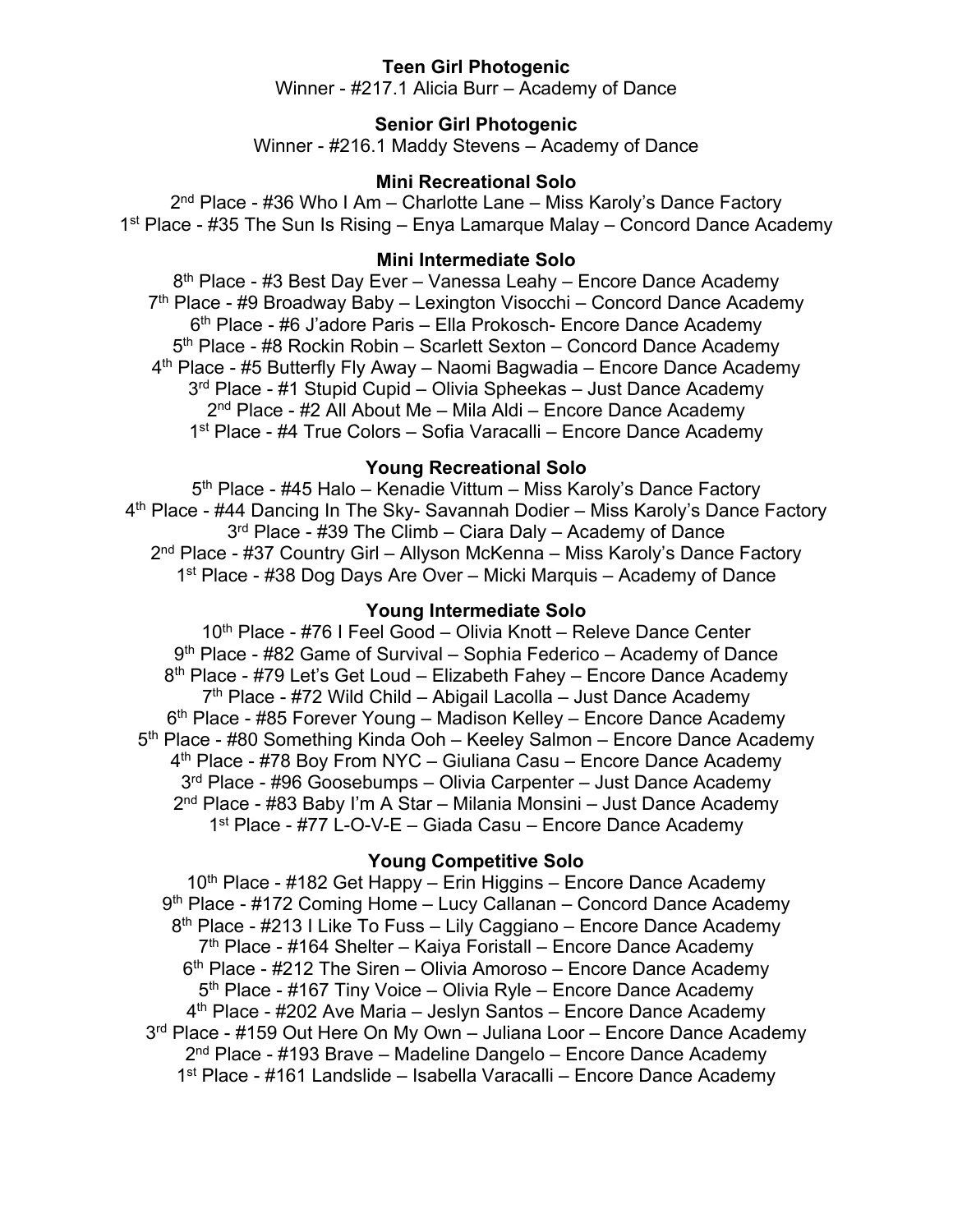# **Teen Recreational Solo**

3<sup>rd</sup> Place - #217 Look Like You – Dakoda Hersom – Miss Karoly's Dance Factory  $2<sup>nd</sup>$  Place - #218 Toxicity – Gianna Beaulieu – Academy of Dance 1st Place - #26 Slower – Lily Harris – Academy of Dance

# **Teen Intermediate Solo**

 $10<sup>th</sup>$  Place - #245 The Voice Within – Samatha Pomerantz – Encore Dance Academy 9<sup>th</sup> Place - #228 Don't You Worry Bout A Thing – Nicole Hawley – Encore Dance Academy 8<sup>th</sup> Place - #239 Feel Again – Reagan Chisholm – Encore Dance Academy  $7<sup>th</sup>$  Place - #230 Ready For This – Olivia Thorpe – Dance Technics 6th Place - #240 Let Go – Sierra Robertson – Encore Dance Academy 5<sup>th</sup> Place - #241 Farewell – Samantha Hardy – Encore Dance Academy 4<sup>th</sup> Place - #244 If No One Will Listen – Sofia Siciliano – Encore Dance Academy 3<sup>rd</sup> Place - #227 A Lot Of Livin To Do – Kyla Oostman – Encore Dance Academy 2nd Place - #242 Grace – McKaela Holleran – Encore Dance Academy 1st Place - #243 Heaven – Gabriella Dambrosio – Encore Dance Academy

# **Teen Competitive Solo**

 $10<sup>th</sup>$  Place - #353 The Reason – Vivian Balas – Encore Dance Academy 9th Place - #337 Listen – Alliana Rose – Adagio Dance Academy 8th Place - #338 Bird Girl – Amelia Engler – Adagio Dance Academy  $7<sup>th</sup>$  Place - #360 Wishing Well – Mariah Abbott – Encore Dance Academy  $6<sup>th</sup>$  Place - #362 I Didn't Plan It – Allison Hunger – Concord Dance Academy 5th Place - #359 Unravel – Gianna Micalizzi – Encore Dance Academy 4th Place - #351 I'm Yours – Mia Fichera – Encore Dance Academy 3<sup>rd</sup> Place - #352 My Love – Lexi Lopilato – Encore Dance Academy 2nd Place - #370 Oops I Did It Again – Lily Dodge – Encore Dance Academy 1st Place - #373 Anything Worth Holding Onto – Eleanor Williams – Encore Dance Academy

# **Senior Intermediate Solo**

6<sup>th</sup> Place - #388 Sin Wagon – Alexis Eldridge – Miss Karoly's Dance Factory  $5<sup>th</sup>$  Place - #372 What's Up – Maddy Stevens – Academy of Dance 4th Place - #378 Dance With Somebody – Madison Mathieu – Miss Karoly's Dance Factory 3rd Place - #375 Rescue – Abigail Biel – Kerry's Dance Center 2nd Place - #379 Landslide – Madeline McGrath – Tina Titzer's School of Dance, Act One Dance Company 1st Place - #376 Waiting For The Day – Maddy Fleurent – Academy of Dance

# **Senior Competitive Solo**

 $10<sup>th</sup>$  Place - #399 Cellophane – Julia Lynch – Adagio Dance Academy 9th Place - #392 Eloise – Ava Gilligan – Just Dance Academy 8th Place - #380.1 Roses And Violets – Violet Radigonda – Adagio Dance Academy  $7<sup>th</sup>$  Place - #395 Shelter – Jessica Jones – Just Dance Academy  $6<sup>th</sup>$  Place – #394 Twisted Nightmare – Vikki Kamberalis – Just Dance Academy 5<sup>th</sup> Place - #411 Touch – Delaney Allen – Adagio Dance Academy 4th Place - #406 Fall For You – Eva Lawler – Encore Dance Academy 3<sup>rd</sup> Place - #402 Mama Knows Best – Hollyn Tunson – Encore Dance Academy 2<sup>nd</sup> Place - #420 On My Mind – Kayla Taylor – Concord Dance Academy 1<sup>st</sup> Place - #423 One Beautiful Evening – Stella Difronzo – Encore Dance Academy

# **Tiny Recreational Duo/Trio**

1<sup>st</sup> Place - #19 Sweet Symphony – Step Above Most Dance Center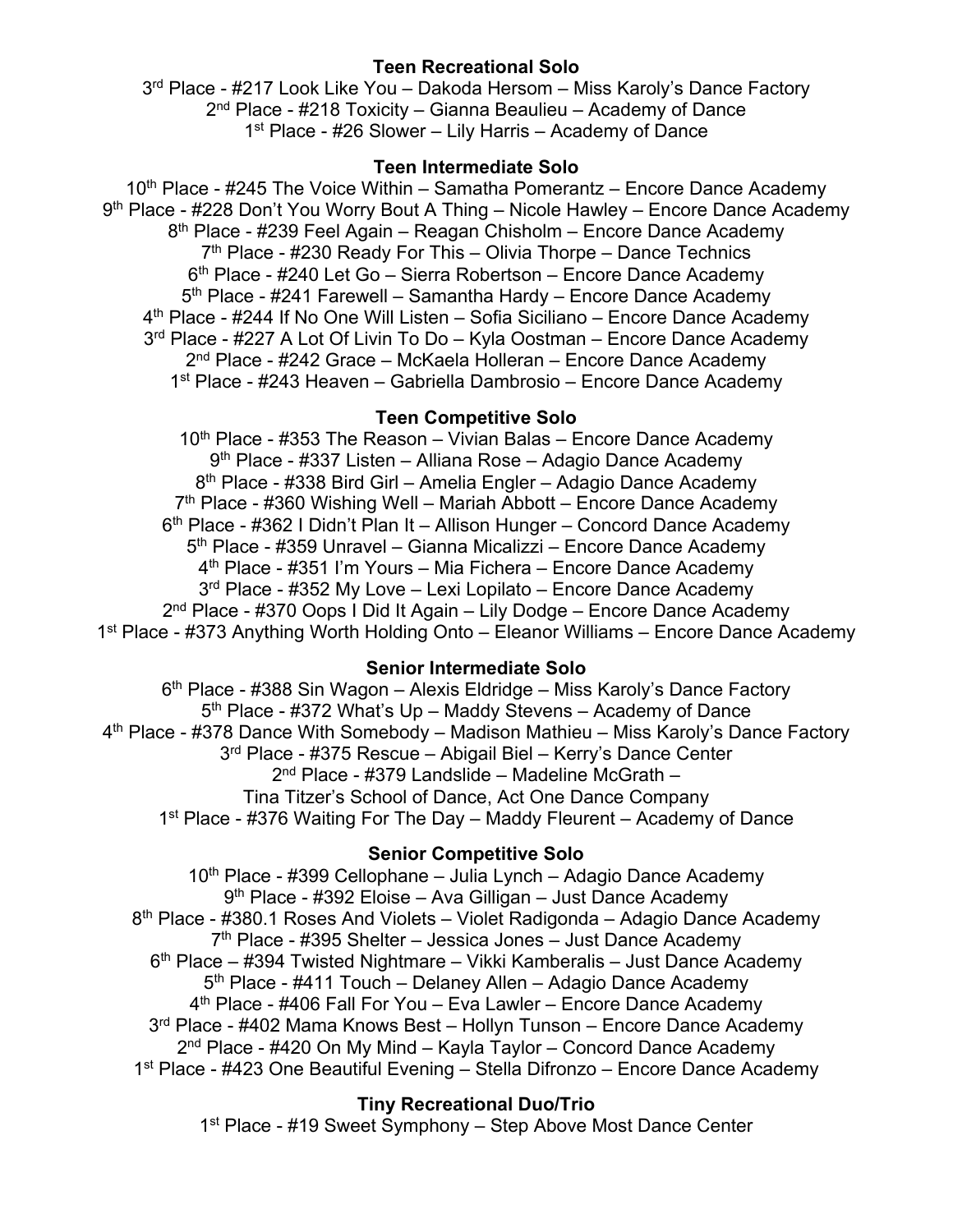### **Mini Recreational Duo/Trio**

1<sup>st</sup> Place - #20 Treat Myself – Miss Karoly's Dance Factory

#### **Mini Intermediate Duo/Trio**

5<sup>th</sup> Place - #25 I Love Being Here With You – Concord Dance Academy 4<sup>th</sup> Place - #22 Mamma Mia – Encore Dance Academy 3<sup>rd</sup> Place - #24 What I Like About You – Encore Dance Academy 2<sup>nd</sup> Place - #23 Party Time – Encore Dance Academy 1<sup>st</sup> Place - #21 I Can Do Better – Encore Dance Academy

### **Young Recreational Duo/Trio**

5<sup>th</sup> Place - #30 Geronimo – Miss Karoly's Dance Factory 4th Place - #27 Kindness – Releve Dance Center 3rd Place - #29 Brave – Dance Technics 2<sup>nd</sup> Place - #31 Gotta Get Thru This – Expressions Dance Academy 1<sup>st</sup> Place - #28 Batter Up - Releve Dance Center

#### **Young Intermediate Duo/Trio**

10<sup>th</sup> Place - #105 Sit Still Look Pretty - Releve Dance Center 9<sup>th</sup> Place - #102 Dear Future Husband – Academy of Dance 8<sup>th</sup> Place - #106 For Mom – Academy of Dance  $7<sup>th</sup>$  Place - #98 Lipgloss – Expressions Dance Academy  $6<sup>th</sup>$  Place - #104 Born To Hand Jive – Concord Dance Academy 5<sup>th</sup> Place - #100 Step Brothers - Releve Dance Center 4<sup>th</sup> Place - #99 My First – Concord Dance Academy 3<sup>rd</sup> Place - #101 Yacht Club Swing – Encore Dance Academy 2<sup>nd</sup> Place - #41 Hot Hot Hot – Just Dance Academy 1<sup>st</sup> Place - #103 Juicy Wiggle – Just Dance Academy

### **Young Competitive Duo/Trio**

 $10<sup>th</sup>$  Place - #131 The Other Side – Just Dance Academy 9th Place - #116 Car Wash – Encore Dance Academy 8<sup>th</sup> Place - #118 Beyond The Sea – Just Dance Academy  $7<sup>th</sup>$  Place - #132 Rather Be – Concord Dance Academy  $6<sup>th</sup>$  Place - #122 Tico Tico – Concord Dance Academy 5<sup>th</sup> Place - #125 Footprints In The Sand – Encore Dance Academy 4<sup>th</sup> Place - #126 I'll Stand By You – Encore Dance Academy 3<sup>rd</sup> Place - #124 Hold Onto Me – Encore Dance Academy 2<sup>nd</sup> Place - #121 All Through The Night – Encore Dance Academy 1<sup>st</sup> Place - #130 The Void – Encore Dance Academy

#### **Teen Intermediate Duo/Trio**

8<sup>th</sup> Place - #299 Jump – Miss Karoly's Dance Factory 7th Place - #293 Sandman – Dance Technics  $6<sup>th</sup>$  Place - #291 Mrs 305 – Academy of Dance 5<sup>th</sup> Place - #294 Sisters – Tina Titzer's School of Dance, Act One Dance Company 4<sup>th</sup> Place - #298 Lean On – Academy of Dance 3<sup>rd</sup> Place - #296 Mirrors – Encore Dance Academy 2<sup>nd</sup> Place - #300 Hold The Line - Dance Technics 1<sup>st</sup> Place - #304 Don't Worry Bout Me – Dance Technics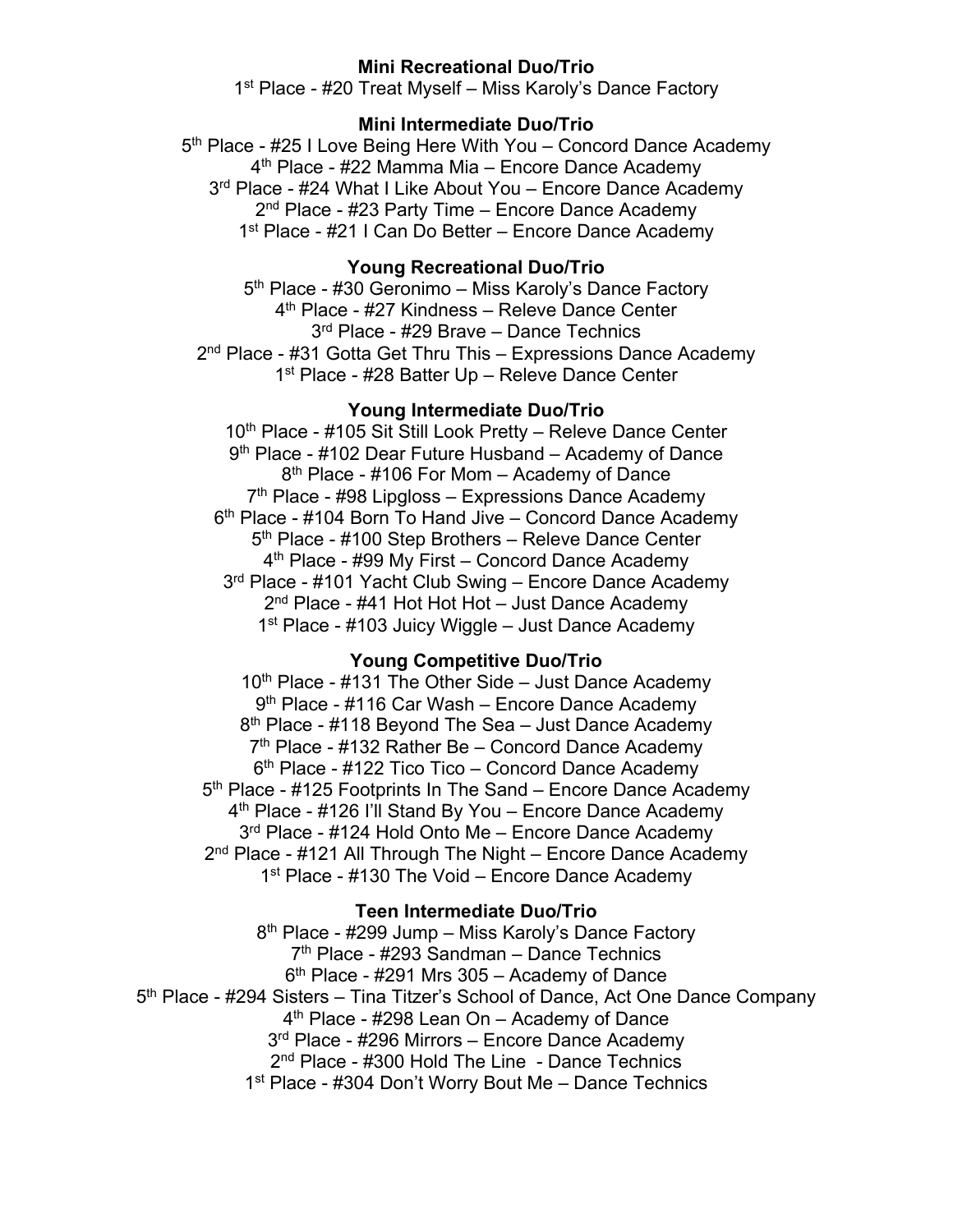# **Teen Competitive Duo/Trio**

10<sup>th</sup> Place - #317 Where We Come Alive – Expressions Dance Academy 9<sup>th</sup> Place - #311 Heaven I Know – Releve Dance Center 8<sup>th</sup> Place - #320 Subtle Things – Releve Dance Center  $7<sup>th</sup>$  Place - #315 The Cats Will Play – Adagio Dance Academy  $6<sup>th</sup>$  Place - #328.1 Repeat Until Death – Adagio Dance Academy 5<sup>th</sup> Place - #328 I Lived – Concord Dance Academy  $4<sup>th</sup>$  Place - #327 Hey Pachuco – Just Dance Academy 3<sup>rd</sup> Place - #323 Nowadays – Encore Dance Academy 2<sup>nd</sup> Place - #326 Fire And Ice – Encore Dance Academy 1<sup>st</sup> Place - #322 Big Finish – Encore Dance Academy

## **Senior Intermediate Duo/Trio**

1<sup>st</sup> Place - #384 Burlesque – Miss Karoly's Dance Factory

#### **Senior Competitive Duo Trio**

4<sup>th</sup> Place - #428 Thief and the Moon – Releve Dance Center 3<sup>rd</sup> Place - #429 Total Eclipse of the Heart – Kerry's Dance Center 2<sup>nd</sup> Place - #427 I'll Be Seeing You - Adagio Dance Academy 1<sup>st</sup> Place - #424 The Curse – Adagio Dance Academy

#### **Mini Recreational Small Group**

9<sup>th</sup> Place - #17 Put Your Record On - Academy of Dance 8<sup>th</sup> Place - #12 Galaxy Defenders – Academy of Dance 7th Place - #13 Shut It Down – Dance Technics 6<sup>th</sup> Place - #15 Weekend Party - Releve Dance Center 5<sup>th</sup> Place - #11 Clearly Now – Releve Dance Center 4<sup>th</sup> Place - #16 Vacation – Miss Karoly's Dance Factory 3<sup>rd</sup> Place - #18 Crayola Doesn't Make A Color For Your Eyes – Expressions Dance Academy 2nd Place - #18.1 I Do – Adagio Dance Academy 1<sup>st</sup> Place - #10 Waltz of The Dolls - Adagio Dance Academy

## **Mini Intermediate Small Group**

 $3<sup>rd</sup>$  Place – #34 Doo Wah Diddy – Just Dance Academy 2<sup>nd</sup> Place - #60 Trickle Trickle – Just Dance Academy  $1<sup>st</sup>$  Place – #46 Wonderland – Just Dance Academy

# **Young Recreational Small Group**

10<sup>th</sup> Place - #43 Tribe – Releve Dance Center 9<sup>th</sup> Place - #47 Everybody Wants To Party – Academy of Dance 8<sup>th</sup> Place - #54 Tears of an Angel – Dance Technics  $7<sup>th</sup>$  Place- #53 Cover Me In Sunshine – Expressions Dance Academy 6<sup>th</sup> Place - #48 Breakdancing – Expressions Dance Academy 5<sup>th</sup> Place - #50 Ninja Turtles - Releve Dance Center 4<sup>th</sup> Place - #51 My Clique – Just Dance Center 3<sup>rd</sup> Place - #56 Flow – Adagio Dance Academy 2<sup>nd</sup> Place - #52.1 Top Down - Adagio Dance Academy 1<sup>st</sup> Place - #57 Razzmatazz – Just Dance Academy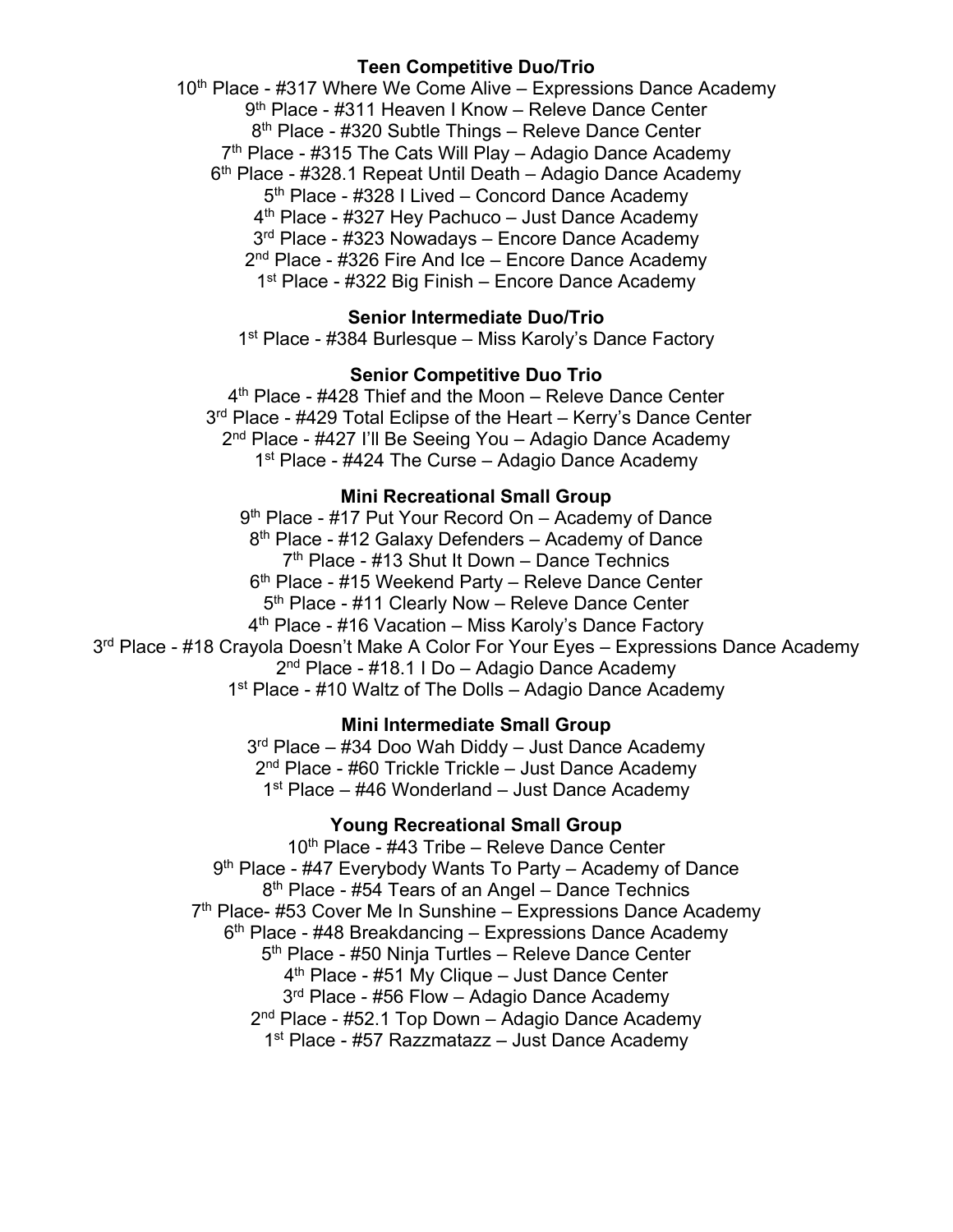### **Young Intermediate Small Group**

 $10<sup>th</sup>$  Place - #64 Hit The Road Jack – Academy of Dance  $9<sup>th</sup>$  Place - #69 Toy Story – Expressions Dance Academy 8<sup>th</sup> Place - #68 The Days – Academy of Dance 7<sup>th</sup> Place - #70 Fortune Cookie – Expressions Dance Academy 6<sup>th</sup> Place - #65 Shake Your Groove Thing – Expressions Dance Academy  $5<sup>th</sup>$  Place - #66 These Nights – Releve Dance Center 4th Place - #63 Poor Unfortunate Souls – Kerry's Dance Center 3<sup>rd</sup> Place - #62 Jet Set – Encore Dance Academy  $2<sup>nd</sup>$  Place - #71 We're In The Money – Encore Dance Academy 1<sup>st</sup> Place – #67 Just A Game – Encore Dance Academy

#### **Young Competitive Small Group**

 $10<sup>th</sup>$  Place - #145.1 boogie Wonderland – Adagio Dance Academy  $9<sup>th</sup>$  Place – #162.1 Five Guys Named Moe – Adagio Dance Academy 8<sup>th</sup> Place - #154.1 May It Be – Adagio Dance Academy 7<sup>th</sup> Place - #134.1 Tarantella – Adagio Dance Academy 6<sup>th</sup> Place - #143 Lowell Mill Girls – Just Dance Academy 5th Place - #139 London – Just Dance Academy 4<sup>th</sup> Place - #135 Maple Leaf Rag - Just Dance Academy 3<sup>rd</sup> Place - #149 Charleston – Concord Dance Academy 2<sup>nd</sup> Place - #146 Heaven Hop - Encore Dance Academy 1<sup>st</sup> Place - #138 Beautiful Ghost – Encore Dance Academy

#### **Teen Intermediate Small Group**

9<sup>th</sup> Place - #282 Don't Stop Me Now - Academy of Dance 8<sup>th</sup> Place - #287 Dream On – Academy of Dance 7th Place - #272 Salute – Dance Technics 6th Place - #281 Show Off – Dance Technics 5<sup>th</sup> Place - #285 Only Love – Dance Technics 4th Place - #276 I Won't – Dance Technics 3<sup>rd</sup> Place - #288 Oh My My – Encore Dance Academy 2<sup>nd</sup> Place - #279 This Joint Is Jumpin – Encore Dance Academy 1<sup>st</sup> Place - #283 Young and Beautiful – Encore Dance Academy

#### **Teen Competitive Small Group**

 $10<sup>th</sup>$  Place - #277 Eleanor Rigby – Just Dance Academy 9<sup>th</sup> Place - #256.1 Rocking Chair – Adagio Dance Academy 8<sup>th</sup> Place - #267.1 Paris – Adagio Dance Academy  $7<sup>th</sup>$  Place - #284.1 Seven Nation Army – Adagio Dance Academy  $6<sup>th</sup>$  Place – #271Toxic – Encore Dance Academy 5<sup>th</sup> Place - #267 She's Got You – Just Dance Academy  $4<sup>th</sup>$  Place - #257 The Gallows – Just Dance Academy 3<sup>rd</sup> Place - #237 Black and Gold – Encore Dance Academy 2<sup>nd</sup> Place - #265 Hanging By A Thread – Encore Dance Academy 1<sup>st</sup> Place – #261Cha Cha Cha – Encore Dance Academy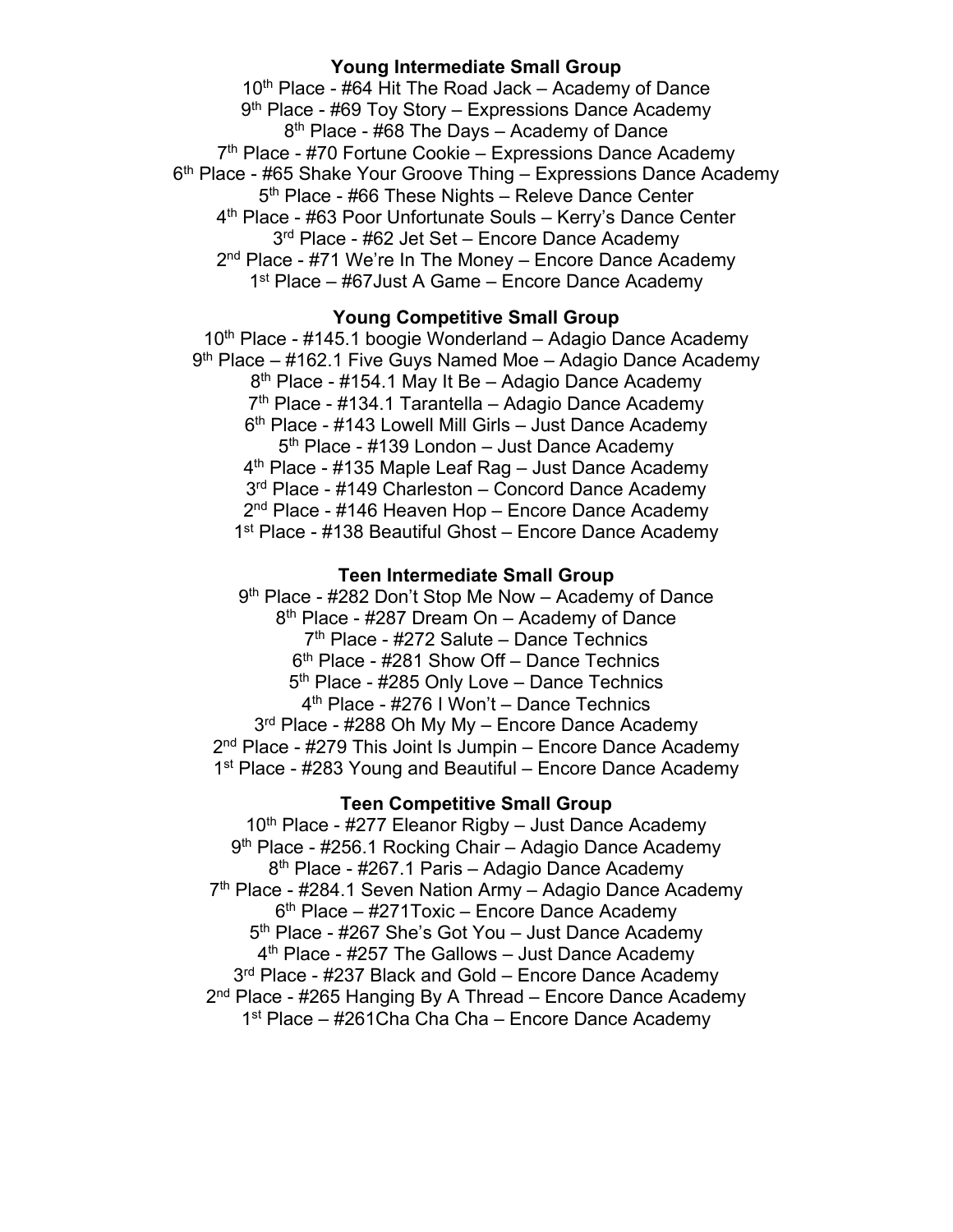### **Senior Competitive Small Group**

8<sup>th</sup> Place - #391 Another One Bites The Dust – Just Dance Academy  $7<sup>th</sup>$  Place - #397 Beauty and The Beast – Kerry's Dance Center 6th Place - #381 Turning Page – Kerry's Dance Center 5th Place - #390 I Can't Go On Without You – Kerry's Dance Center  $4<sup>th</sup>$  Place – #383 The Way – Just Dance Academy 3rd Place - #386 I Found – Kerry's Dance Center  $2<sup>nd</sup>$  Place - #387 The Moment – Just Dance Academy 1st Place - #389 Fabulous – Adagio Dance Academy

## **Mini Recreational Large Group**

2<sup>nd</sup> Place - #59 Get Ready For This – Miss Karoly's Dance Factory 1<sup>st</sup> Place - #58 Queen Bee – Expressions Dance Academy

# **Young Intermediate Large Group**

7th Place - #109 We Taking Over – Studio 3 Dance 6th Place - #120 Hollywood – Studio 3 Dance 5<sup>th</sup> Place - #108 My Hometown – Expressions Dance Academy 4<sup>th</sup> Place - #115 Kid In A Candy Store – Expressions Dance Academy 3rd Place - #113 Say – Studio 3 Dance 2<sup>nd</sup> Place #110 Lean On Me – Kerry's Dance Center 1<sup>st</sup> Place - #114 Neverland – Kerry's Dance Center

### **Young Competitive Large Group**

8<sup>th</sup> Place - #152 Heroes vs Villains – Releve Dance Center 7<sup>th</sup> Place - #147 Move It Like This – Expressions Dance Academy  $6<sup>th</sup>$  Place - #151 From Up Above – Encore Dance Academy 5<sup>th</sup> Place - #216 Rock This Town – Encore Dance Academy 4<sup>th</sup> Place - #145 Pica – Encore Dance Academy 3<sup>rd</sup> Place - #189 Nothing Is As It Seems – Encore Dance Academy 2<sup>nd</sup> Place - #180 Fix You – Encore Dance Academy 1<sup>st</sup> Place - #204 Goodbye Yellow Brick Road – Encore Dance Academy

#### **Teen Competitive Large Group**

 $10<sup>th</sup>$  Place - #301 Terra E Mare – Just Dance Academy 9<sup>th</sup> Place - #302 Waltz of the Flowers - Adagio Dance Academy 8<sup>th</sup> Place - #306 Honesty – Just Dance Academy  $7<sup>th</sup>$  Place - #292 Luck of The Irish – Just Dance Academy  $6<sup>th</sup>$  Place - #314 Hypnosis – Adagio Dance Academy 5<sup>th</sup> Place - #318 Benny and The Jets – Encore Dance Academy 4<sup>th</sup> Place - #303 Carry Me – Encore Dance Academy 3<sup>rd</sup> Place - #312 Tore My Heart – Encore Dance Academy 2<sup>nd</sup> Place - #308 Rollin In The Deep – Encore Dance Academy 1<sup>st</sup> Place - #295 I Have Nothing – Encore Dance Academy

### **Senior Competitive Large Group**

1st Place - #393 Hometown Glory – Adagio Dance Academy

#### **Mini Intermediate Line**

3<sup>rd</sup> Place - #61 We Got The Beat – Encore Dance Academy 2<sup>nd</sup> Place - #33 How Will I Know – Encore Dance Academy 1<sup>st</sup> Place - #40 You'll Be In My Heart – Encore Dance Academy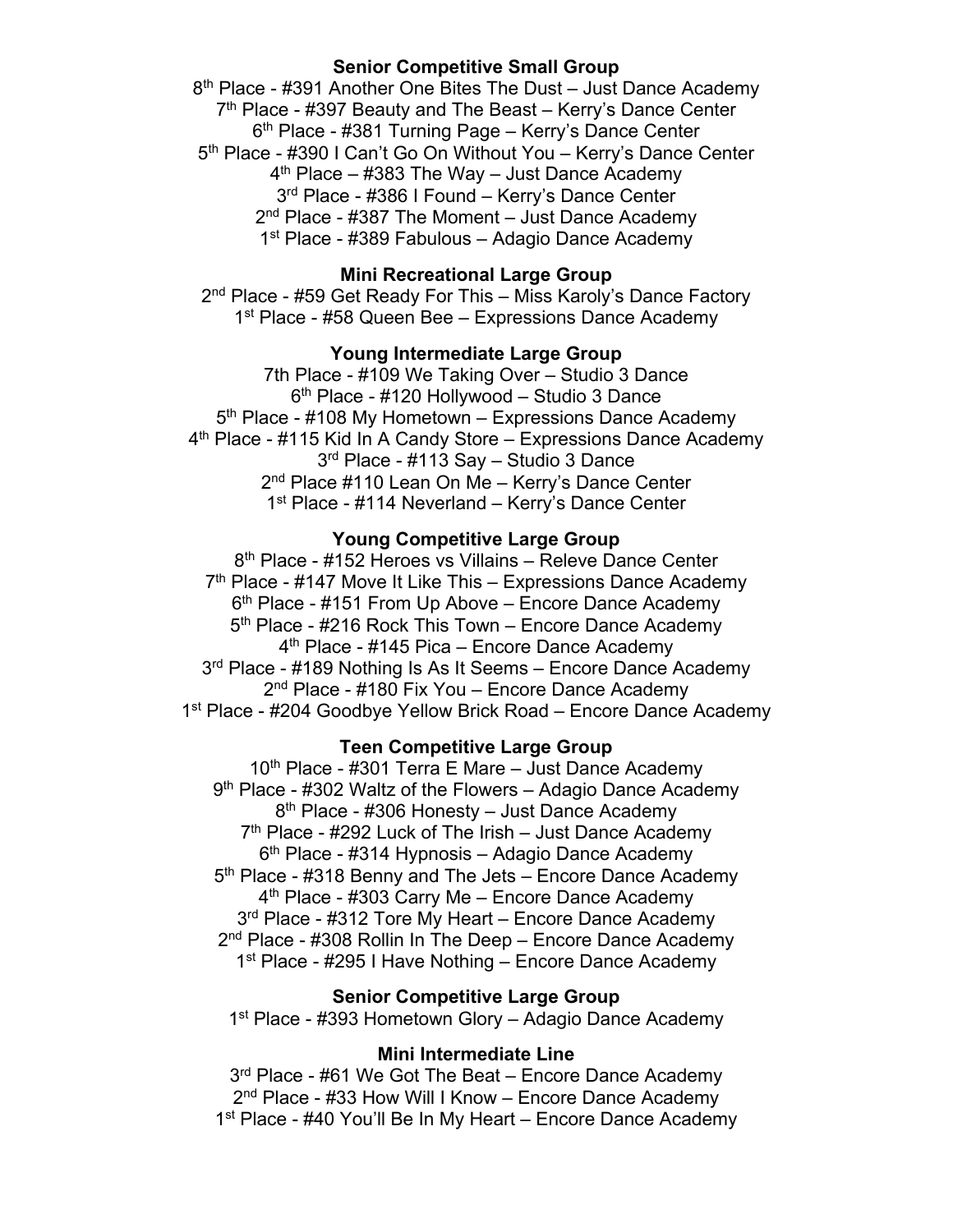# **Young Competitive Line**

 $4<sup>th</sup>$  Place - #154 Flip Flop & Fly – Encore Dance Academy 3<sup>rd</sup> Place - #174 I Believe – Encore Dance Academy 2<sup>nd</sup> Place - #171 The Invasion – Encore Dance Academy 1<sup>st</sup> Place - #163 Rio – Encore Dance Academy

### **Teen Intermediate Line**

2<sup>nd</sup> Place - #284 Heros – Miss Karoly's Dance Factory 1<sup>st</sup> Place - #274 Footloose – Miss Karoly's Dance Factory

### **Teen Competitive Line**

 $2<sup>nd</sup>$  Place - #153 The Roaring 20's – Just Dance Academy 1<sup>st</sup> Place - #289 Sign of The Times – Encore Dance Academy

### **Young Intermediate Production**

1<sup>st</sup> Place- #32 Shark Boy And Lava Girl – Releve Dance Center

## **Young Competitive Production**

1<sup>st</sup> Place - #134 Get The Party Started – Encore Dance Academy

#### **Teen Competitive Production**

1<sup>st</sup> Place - #290 Shrek – Expressions Dance Academy

# **JUDGES CHOICE Outstanding Entertainment**

#32 Shark Boy And Lava Girl – Releve Dance Center #134 Get The Party Started – Encore Dance Academy #290 Shrek – Expressions Dance Academy #292 Luck of The Irish – Just Dance Academy

### **Showmanship**

#16 Vacation – Miss Karoly's Dance Factory #41 Hot Hot Hot – Just Dance Academy #94 Dance Monkey – Academy of Dance #120 Hollywood – Studio 3 Dance #147 Move It Like This – Expressions Dance Academy #274 Footloose – Miss Karoly's Dance Factory #392 Eloise – Just Dance Academy

#### **Technical Excellence**

#10 Waltz of the Dolls – Adagio Dance Academy #122 Tico Tico – Concord Dance Academy #149 Charleston – Concord Dance Academy #381 Turning Page – Kerry's Dance Center #420 On My Mind – Concord Dance Academy

## **Emotional Execution**

#67 Just A Game – Encore Dance Academy #162.1 Five Guys Named Moe – Adagio Dance Academy #351 I'm Yours – Encore Dance Academy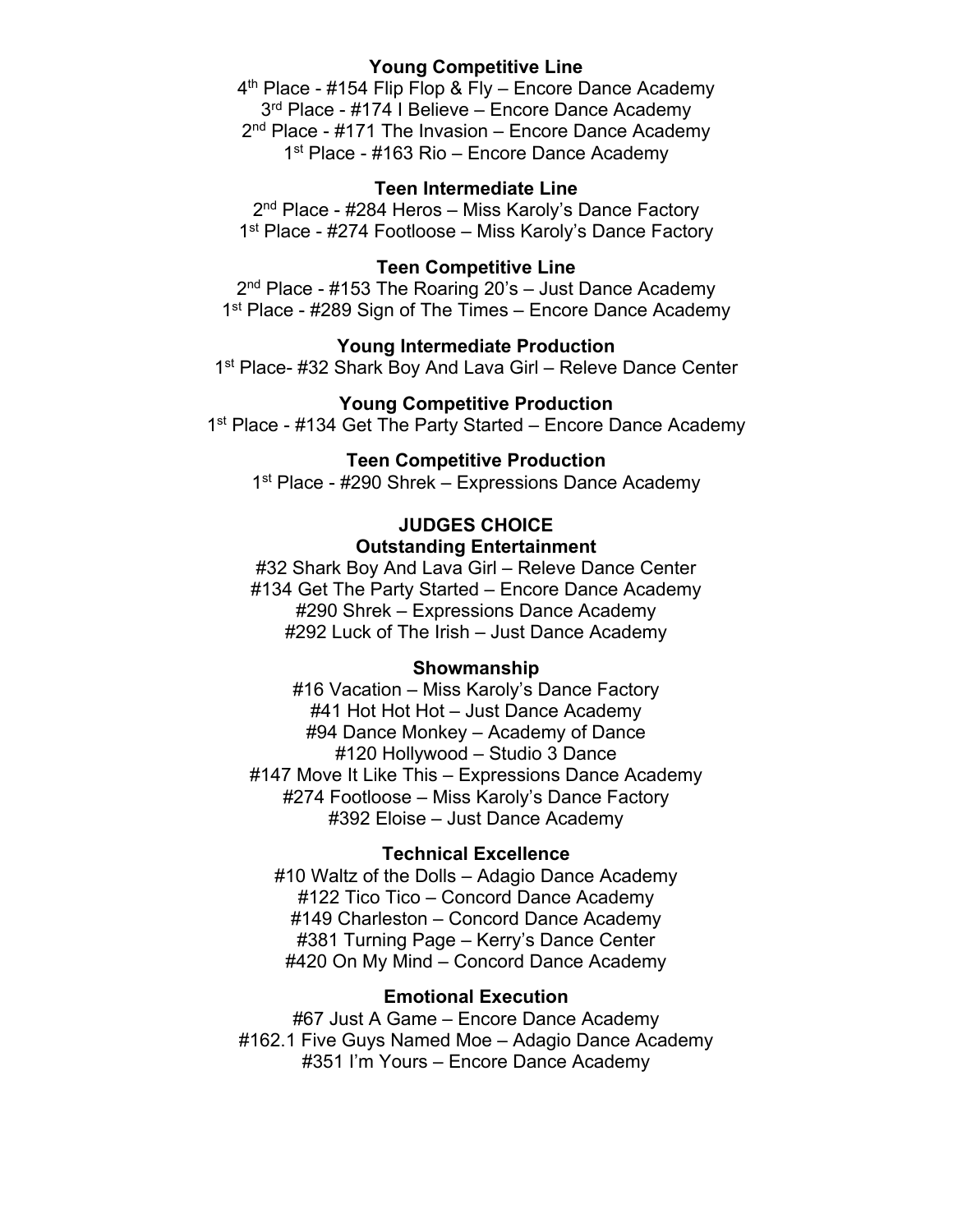## **Outstanding Choreography**

#33 How Will I Know – Encore Dance Academy #110 Lean On Me – Kerry's Dance Center #153 The Roaring 20's – Just Dance Academy #256.1 Rocking Chair – Adagio Dance Center #266 Closing In – Kerry's Dance Center #401 Knife – Adagio Dance Academy

**ADCC Studio of Excellence** - Just Dance Academy

# **Overall High Point Student Choreography**

#416 Gangsta's Paradise – Jillian Caravella – Expressions Dance Academy

**Overall High Point Recreational Solo/Duo/Trio** #28 Batter Up – Releve Dance Center

**Overall High Point Recreational Group/Line/Production** #57 Razzmatazz – Just Dance Academy

**Overall High Point Intermediate Solo/Duo/Trio** #103 Juicy Wiggle – Just Dance Academy

**Overall High Point Intermediate Group/Line/Production** #67 Just A Game – Encore Dance Academy

**Overall High Point Competitive Solo/Duo/Trio** #423 One Beautiful Evening – Stella Difronzo – Encore Dance Academy

**Overall High Point Competitive Group/Line/Production** #134 Get The Party Started – Encore Dance Academy

### **Elite Team Invitations**

#4 True Colors – Encore Dance Academy #6 J'adore Paris – Encore Dance Academy #9 Broadway Baby – Concord Dance Academy #12 Galaxy Defenders – Academy of Dance #15 Weekend Party – Releve Dance Center #18.1 I Do – Adagio Dance Academy #21 I Can Do Better – Encore Dance Academy #23 Party Time – Encore Dance Academy #25 I Love Being Here With You – Concord Dance Academy #28 Batter Up – Releve Dance Center #30 Geronimo – Miss Karoly's Dance Factory #31 Gotta Get Thru This – Expressions Dance Academy #33 How Will I Know – Encore Dance Academy #34 Doo Wah Diddy – Just Dance Academy #38 Dog Days Are Over – Academy of Dance #41 Hot Hot Hot – Just Dance Academy #42 These Boots Are Made for Walking – Adagio Dance Academy #46 Wonderland – Just Dance Academy #48 Breakdancing – Expressions Dance Academy #51 My Clique – Just Dance Academy #52.1 Top Down – Adagio Dance Academy #56 Flow – Adagio Dance Academy #62 Jet Set – Encore Dance Academy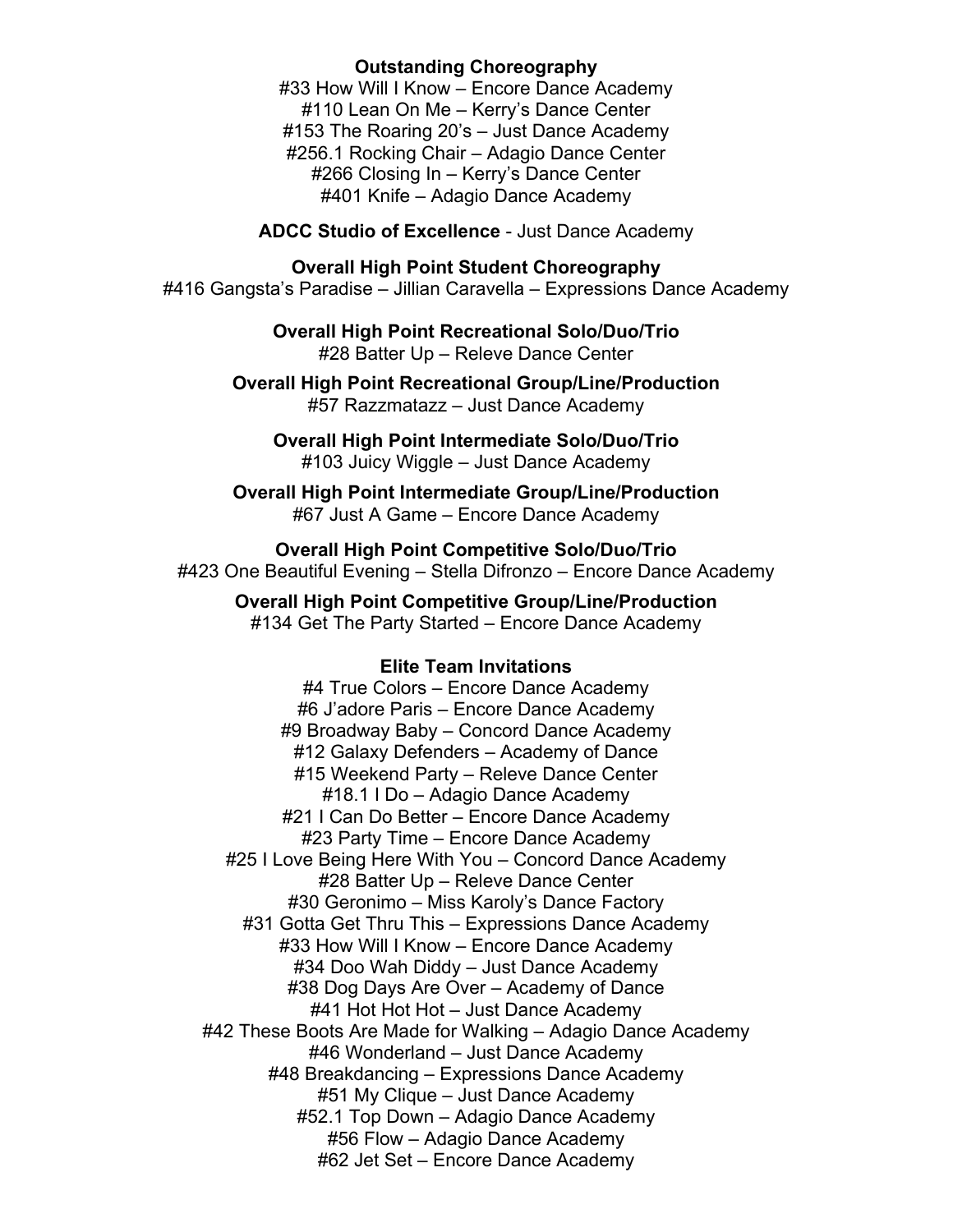#64 Hit The Road Jack – Academy of Dance #66 These Nights – Releve Dance Center #67 Just A Game – Encore Dance Academy #71 We're in the Money – Encore Dance Academy #72 Wild Child – Just Dance Academy #75 Organic – Academy of Dance #76 I Feel Good – Releve Dance Center #77 L-O-V-E Encore Dance Academy #78 Boy From NYC – Encore Dance Academy #80 Something Kinda Ooh – Encore Dance Academy #81 Fun – Studio 3 Dance #82 Game of Survival – Academy of Dance #83 Baby I'm A Star – Just Dance Academy #84 What If – Releve Dance Center #85 Forever Young – Encore Dance Academy #89 Better Place – Concord Dance Academy #90 Far Too Late – Concord Dance Academy #91 Hard Knock Life – Studio 3 Dance #94 Dance Monkey – Academy of Dance #95 Don't Forget About Me – Studio 3 Dance #96 Goosebumps – Just Dance Academy #98 Lipgloss- Expressions Dance Academy #99 My First – Concord Dance Academy #101 Yacht Club Swing – Encore Dance Academy #103 Juicy Wiggle – Just Dance Academy #104 Born To Hand Jive – Concord Dance Academy #112 Maniac – Encore Dance Academy #116 Car Wash – Encore Dance Academy #118 Beyond The Sea – Just Dance Academy #121 All Through The Night – Encore Dance Academy #122 Tico Tico – Concord Dance Academy #124 Hold Onto Me – Encore Dance Academy #125 Footprints In The Sand – Encore Dance Academy #126 I'll Stand By You – Encore Dance Academy #127 Safe and Sound – Encore Dance Academy #130 The Void – Encore Dance Academy #131 The Other Side – Just Dance Academy #132 Rather Be – Concord Dance Academy #134 Get The Party Started – Encore Dance Academy #138 Beautiful Ghost – Encore Dance Academy #141 Rock With You – Expressions Dance Academy #142 Shake The Room – Encore Dance Academy #146 Heaven Hop – Encore Dance Academy #152 Heroes vs Villains – Releve Dance Center #153 The Roaring 20's – Just Dance Academy #154.1 May It Be – Adagio Dance Academy #156 Satan's Little Lamb – Encore Dance Academy #157 Dear Future Husband – Just Dance Academy #158 Come Fly With Me – Encore Dance Academy #162 You Are So Beautiful – Concord Dance Academy #166 Don't Let Me Down – Concord Dance Academy #172 Coming Home – Concord Dance Academy